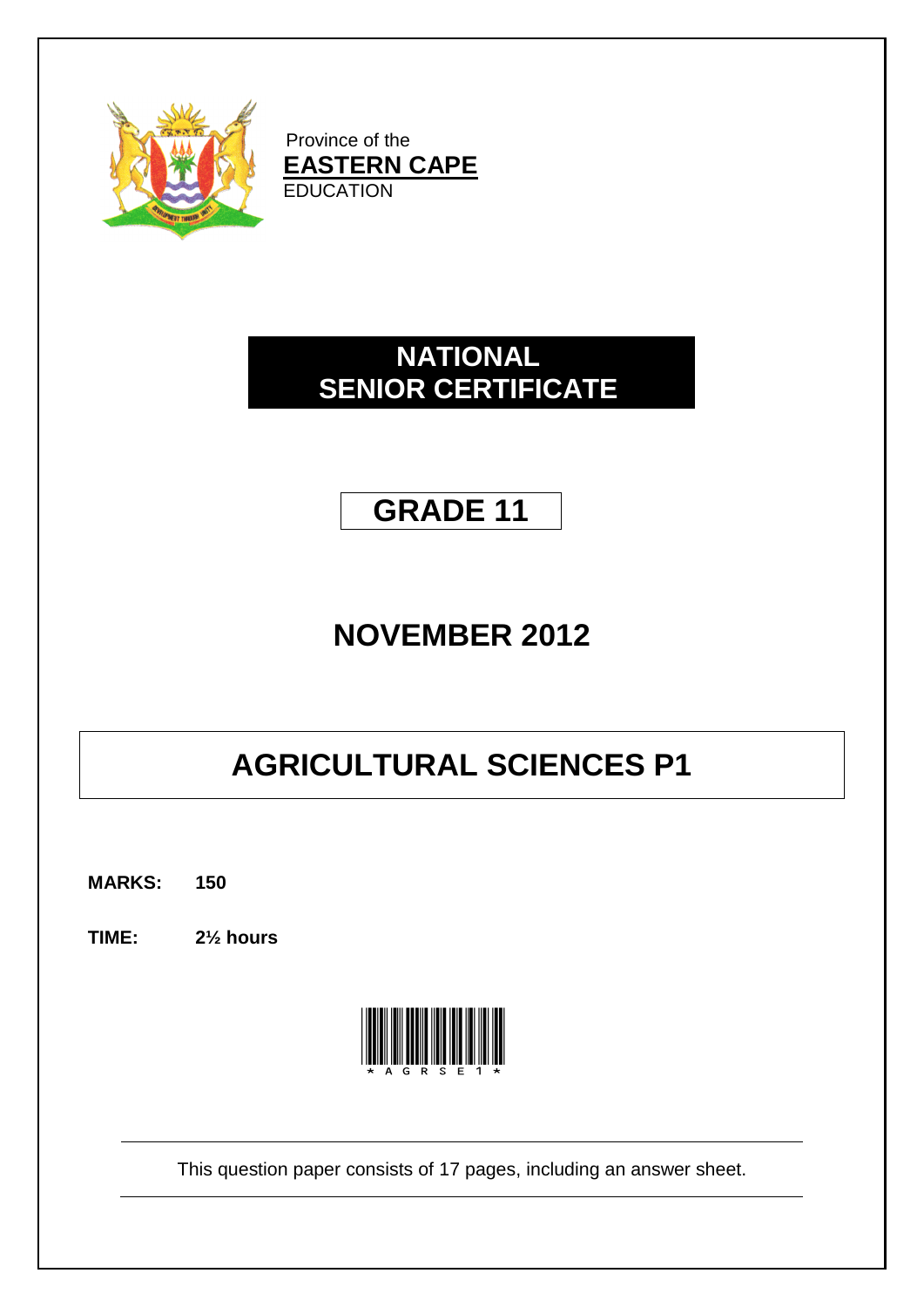### **INSTRUCTIONS AND INFORMATION**

- 1. Answer ALL the questions from BOTH SECTIONS A and B.
- 2. SECTION A (QUESTION 1) must be answered on the attached ANSWER SHEET.
- 3. Place your ANSWER SHEET for SECTION A (QUESTION 1) within your ANSWER BOOK.
- 4. SECTION B (QUESTIONS 2 to 4) must be answered in the ANSWER BOOK.
- 5. Start each question from SECTION B on a NEW page.
- 6. Read the questions carefully and make sure you answer what is asked.
- 7. Number the answers correctly according to the numbering system used in this question paper.
- 8. DO NOT SPLIT the answers to the questions.
- 9. Write neatly and legibly.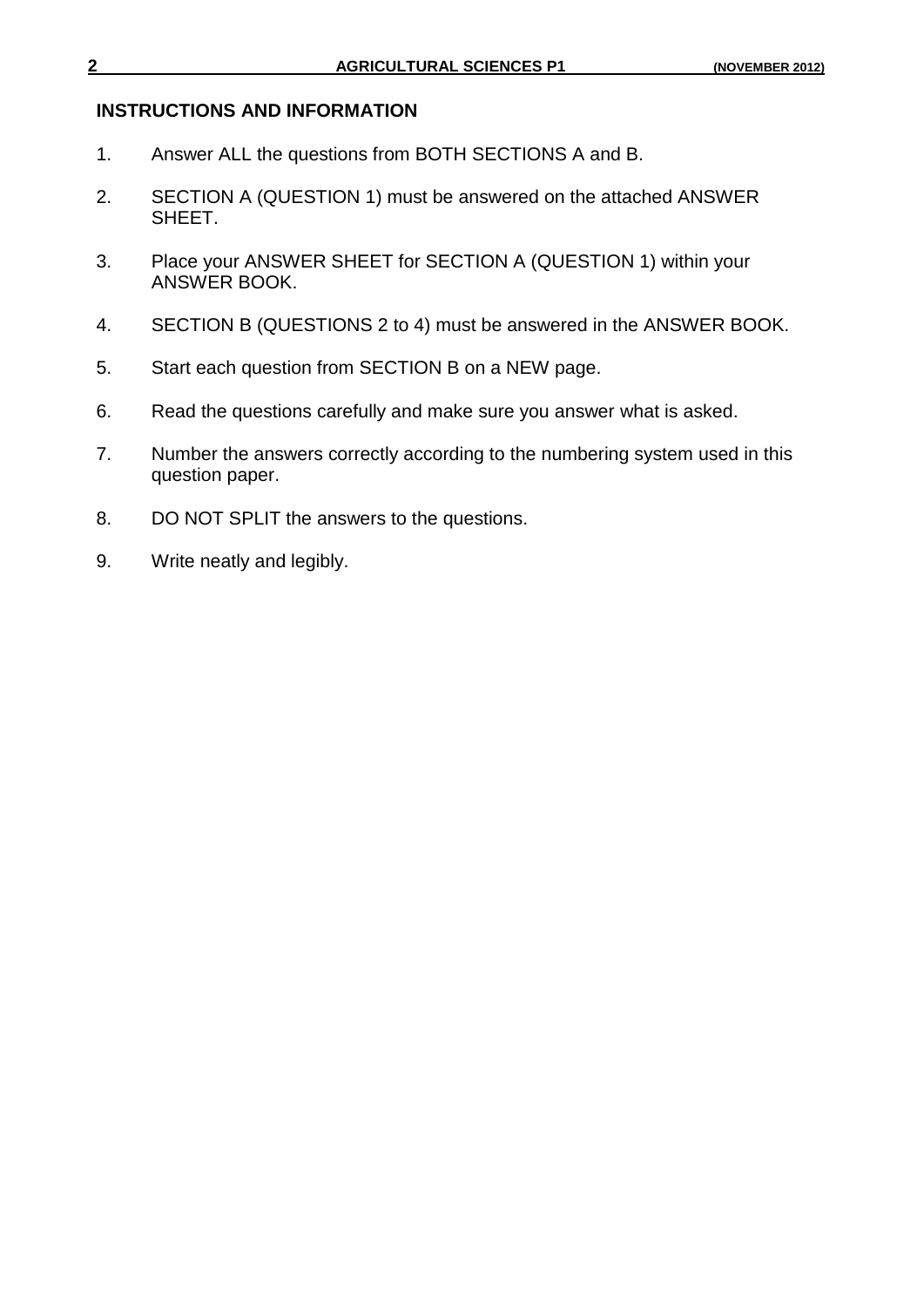### **SECTION A**

### **QUESTION 1**

1.1 Various options are provided as possible answers to the following questions. Choose the correct answer and make a cross (X) over the appropriate letter in the block  $(A - D)$  next to the question number (1.1.1 – 1.1.10) on the attached ANSWER SHEET. No marks will be allocated if more than one cross (X) appears for an answer.

$$
Example: 1.1.11 \quad A \quad B \quad B
$$

- 1.1.1 The pH value of pure water is …
	- A 7,0. B 7,5.<br>C 6.5.  $6, 5.$
	- D 5,0.
- 1.1.2 The formula for the organic compound below is …



- A  $C_5H_{10}O_5$ .
- B  $C_{12}H_{22}H_{11}$ .<br>C  $C_{6}H_{10}O_{5}$ .
- $C = C_6H_{10}O_5.$ <br>D  $C_6H_{12}O_6.$
- $C_6H_{12}O_6.$
- 1.1.3 When soil is watered, bubbles escape from soil mainly because of the ...
	- A mixture of gases.
	- B hydrogen.
	- C carbon dioxide.
	- D oxygen in the soil.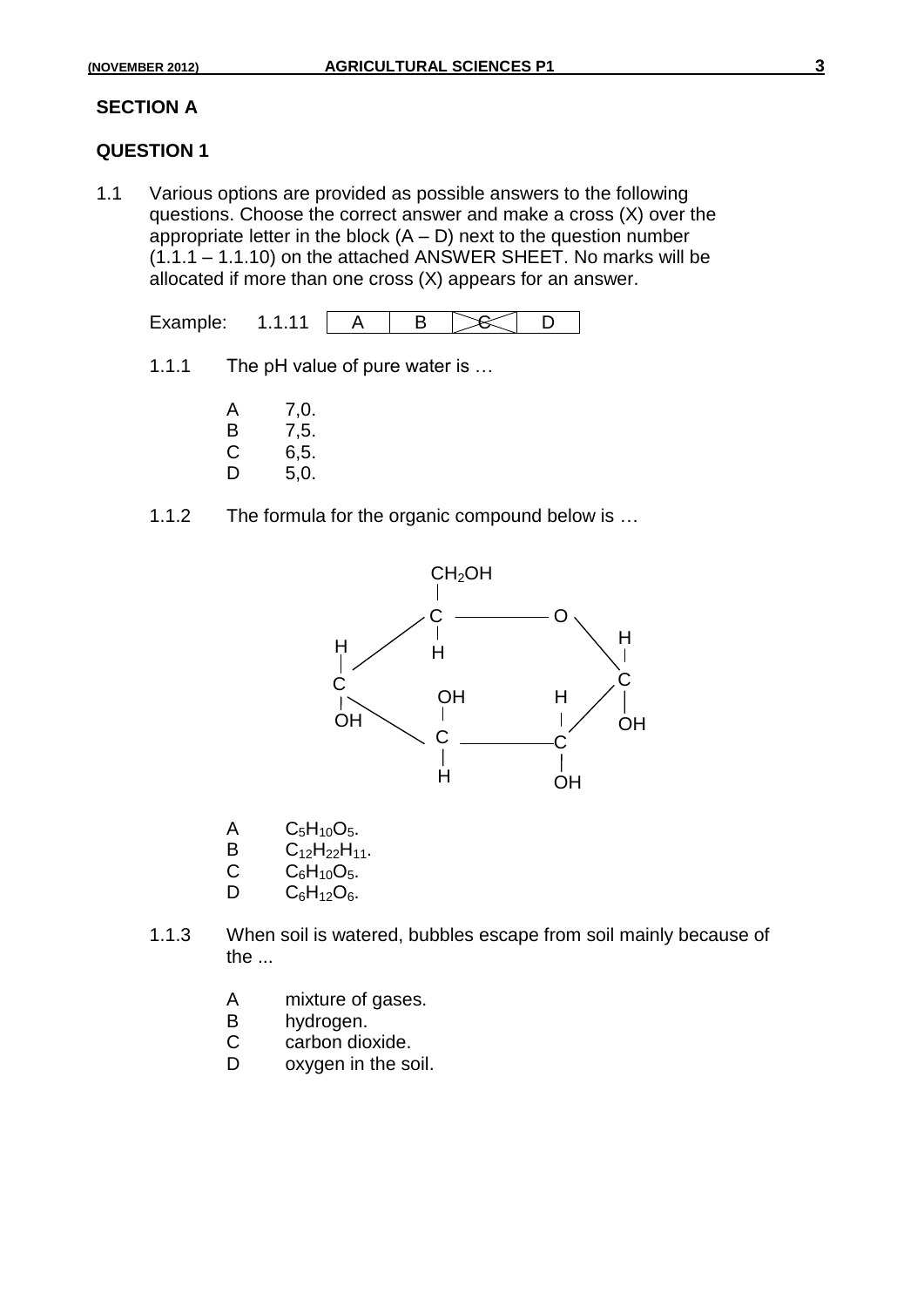- 1.1.4 The diameter of a colloidal particle varies between …
	- A 10 and 100 nm.
	- B 10 and 1 000 nm.<br>C 1 and 10 nm.
	- 1 and 10 nm.
	- D 1 000 and 10 000 nm.
- 1.1.5 The combination of A-horizon over C-horizon represents a/an …
	- A adult soil.<br>B voung soil
	- B young soil.<br>C eroded soil
	- eroded soil.
	- D wet soil.
- 1.1.6 Which of the following is the correct statement referring to the characteristics of all polypeptides?
	- A Polypeptides are also fatty acids
	- B Polypeptides are also known as amino acids if they are linked with glycosidic bonds
	- C The amino acids in the polypeptide will be connected by peptide bonds
	- D Each amino acid in the polypeptide will possess an amino and a hydroxyl group
- 1.1.7 The type of clay mineral which is inclined to form a platy structure is ...
	- A montmorillonite.
	- B kaolinite.<br>C illite.
	- illite.
	- D vermiculite.
- 1.1.8 In the following illustration of water molecule, one of the answers below is the correct order for the parts labelled K to N.



|   |          |          | M             | N        |
|---|----------|----------|---------------|----------|
| Α | oxygen   | hydrogen | cohesion      | hydrogen |
| B | hydrogen | oxygen   | adhesion      | oxygen   |
| ◡ | oxygen   | hydrogen | hydrogen bond | oxygen   |
|   | hydrogen | oxygen   | hydrogen bond | oxygen   |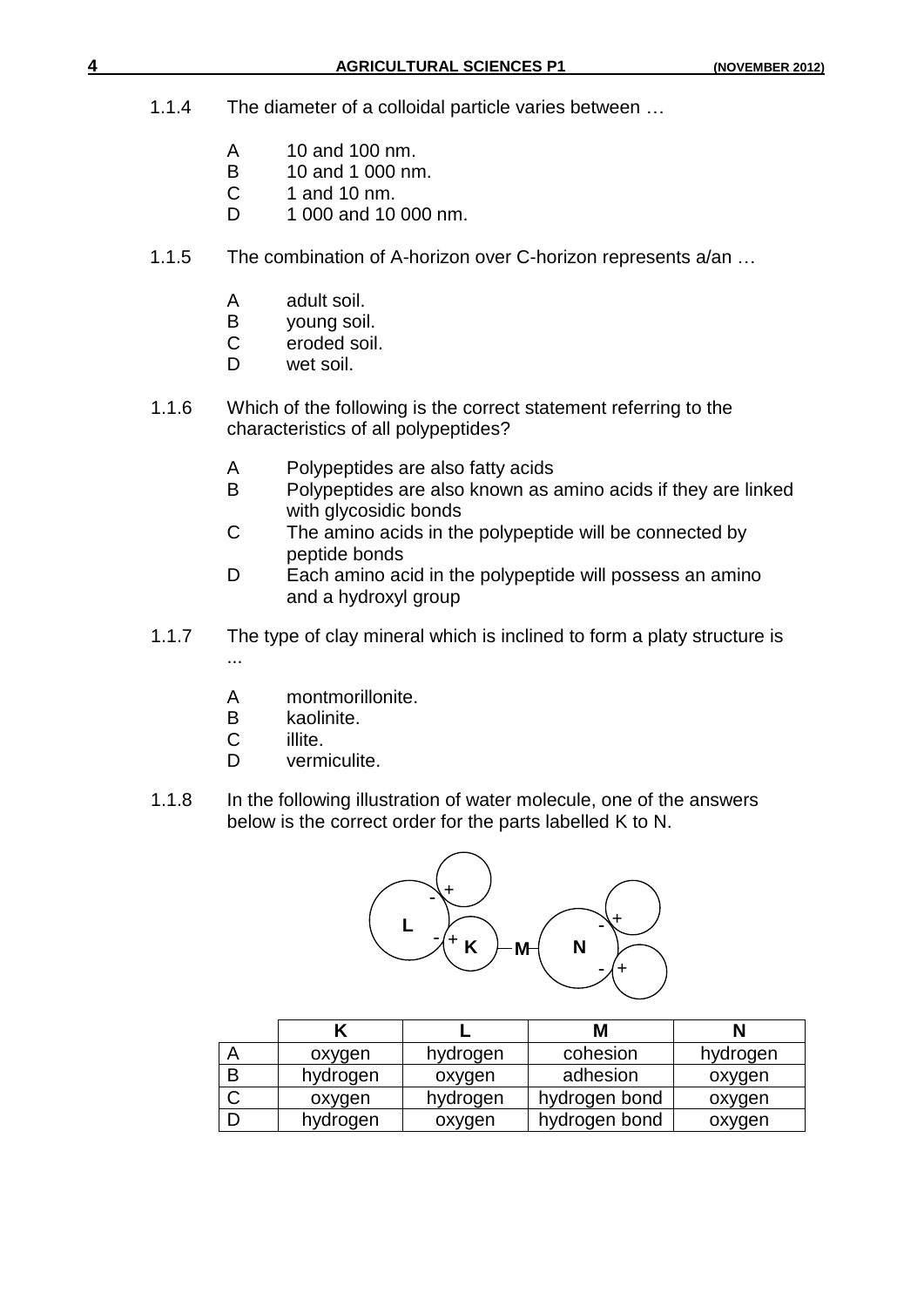- 1.1.9 Black brack soil contains an excess of …
	- A sodium carbonate.<br>B sodium chloride.
	- B sodium chloride.<br>C sodium sulphate.
	- sodium sulphate.
	- D potassium chloride.
- 1.1.10 One of the following diagrams represents a sweet soil:



1.2 In the table below, a statement and two answers are given. Decide whether the statement in COLUMN B relates to A only, B only, both A and B or none of the answers in COLUMN A. Choose the correct answer and make a cross (X) in the appropriate block next to the question number  $(1.2.1 - 1.2.5)$  on the attached ANSWER SHEET.

| Example:    |    |                   | <b>COLUMN A</b>          |                                                                                     |                        | <b>COLUMN B</b>   |        |  |
|-------------|----|-------------------|--------------------------|-------------------------------------------------------------------------------------|------------------------|-------------------|--------|--|
| 1.2.6       |    | Vitamins<br>А:    |                          |                                                                                     |                        | Organic compounds |        |  |
|             |    | B:<br>Fats        |                          |                                                                                     |                        |                   |        |  |
| Answer:     |    |                   | The statement refers to: |                                                                                     |                        |                   |        |  |
|             |    | Only A            | Only B                   |                                                                                     | A and B<br><b>None</b> |                   |        |  |
| 1.2.6       |    | A                 | ℞                        |                                                                                     |                        | D                 |        |  |
|             |    |                   |                          |                                                                                     |                        |                   |        |  |
|             |    | <b>COLUMN A</b>   |                          |                                                                                     | <b>COLUMN B</b>        |                   |        |  |
| 1.2.1<br>А: |    | Cellulose         |                          | Disaccharides formed from                                                           |                        |                   |        |  |
|             | B: | Lignin            |                          | monosaccharaides                                                                    |                        |                   |        |  |
| 1.2.2       | А: | O-horizon         |                          |                                                                                     |                        |                   |        |  |
|             | B: | A-horizon         |                          | Form top soil of the upper surface                                                  |                        |                   |        |  |
| 1.2.3       | А: | Series photograph |                          | Soil map that is used during soil survey<br>Influences soil temperature for optimum |                        |                   |        |  |
|             | B: | Aerial photograph |                          |                                                                                     |                        |                   |        |  |
| 1.2.4       | А: | Soil moisture     |                          |                                                                                     |                        |                   |        |  |
|             | B: | Soil air          |                          | crop production                                                                     |                        |                   |        |  |
| 1.2.5       | А: | Wilting point     |                          | When all the soil pores are filled with air                                         |                        |                   |        |  |
|             | B: | Field capacity    |                          | and soil is dry                                                                     |                        |                   |        |  |
|             |    |                   |                          |                                                                                     |                        |                   | $\sim$ |  |

(5x2) (10)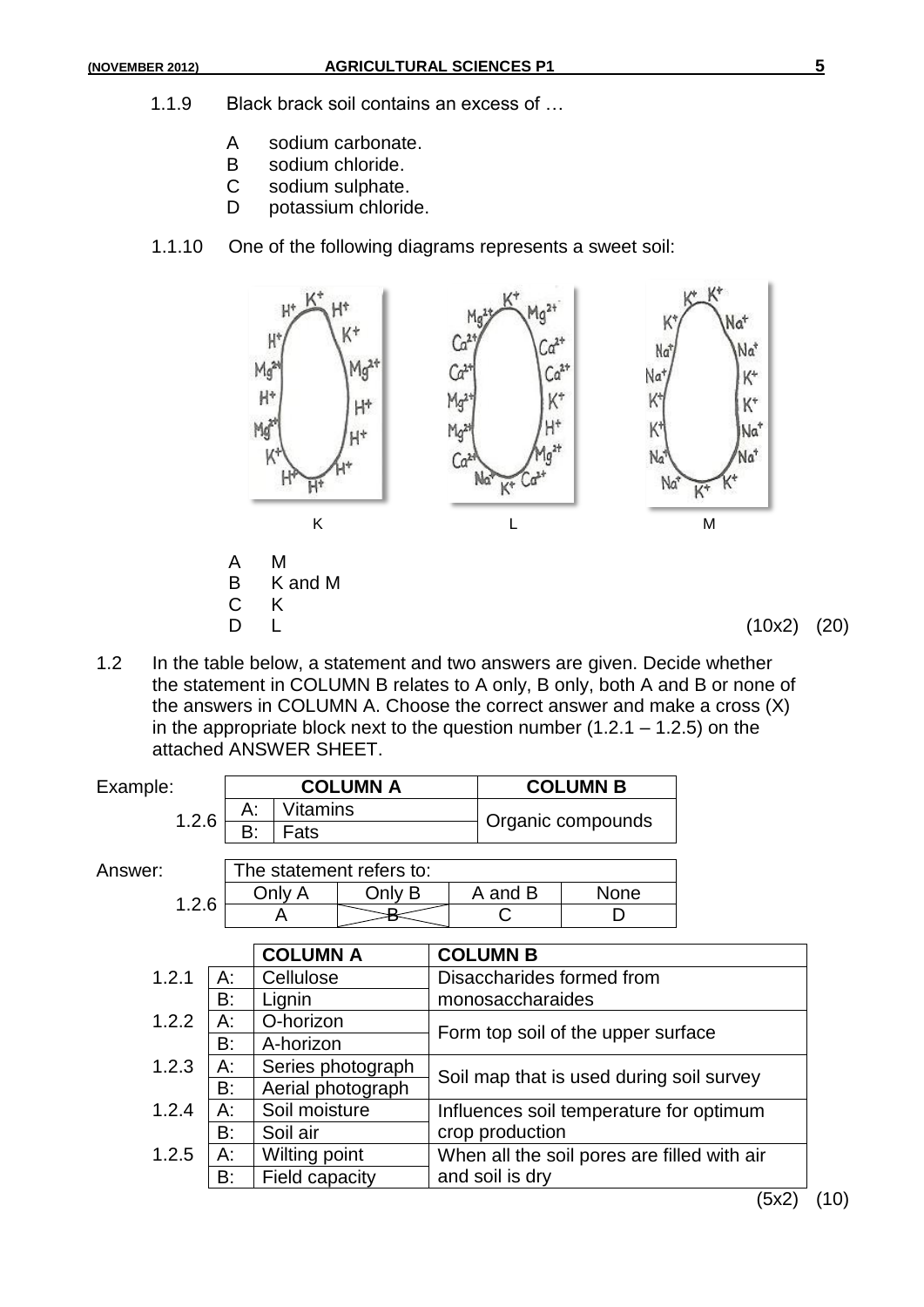| 6   |        | <b>AGRICULTURAL SCIENCES P1</b>                                                                                                                                                                   | (NOVEMBER 2012) |      |
|-----|--------|---------------------------------------------------------------------------------------------------------------------------------------------------------------------------------------------------|-----------------|------|
| 1.3 | SHEET. | Give ONE TERM/PHRASE for each of the following descriptions. Write only<br>the term next to the question number $(1.3.1 - 1.3.5)$ on the attached ANSWER                                          |                 |      |
|     | 1.3.1  | A weak acid formed when carbon dioxide dissolved in water                                                                                                                                         |                 |      |
|     | 1.3.2  | The ability of soil to hold a given quantity of water after complete<br>saturation and drainage                                                                                                   |                 |      |
|     | 1.3.3  | The attraction of positive cations in the soil water to the negative<br>surface of clay particles to create an overall neutral charge                                                             |                 |      |
|     | 1.3.4  | The type of bond formed when atoms share electron pairs                                                                                                                                           |                 |      |
|     | 1.3.5  | The phenomenon where carbon dioxide as a greenhouse gas allows<br>the sun's heat into the atmosphere, but does not allow heat to escape<br>back into the space resulting in warmer atmosphere     |                 |      |
|     |        |                                                                                                                                                                                                   |                 | (10) |
| 1.4 |        | Change the UNDERLINED WORD(S) in the following statements to make<br>them TRUE. Write only the appropriate word(s) next to the question number<br>$(1.4.1 - 1.4.5)$ on the attached ANSWER SHEET. |                 |      |
|     | 1.4.1  | Isomers are atoms which have the same atomic number but have<br>different mass numbers.                                                                                                           |                 |      |
|     | 1.4.2  | Artificial removal of excess water accumulated by heavy rains from<br>the soil is referred to as wastage                                                                                          |                 |      |
|     | 1.4.3  | Spillage is the process of physically working the soil such as digging<br>or ploughing to improve conditions for plant growth                                                                     |                 |      |
|     | 1.4.4  | The chemical reaction which takes place when an acid solution is<br>mixed with an alkaline solution is condensation                                                                               |                 |      |
|     | 1.4.5  | Chitin is a polysaccharide that occurs in the woody parts of older                                                                                                                                |                 |      |
|     |        | plants                                                                                                                                                                                            | (5x1)           | (5)  |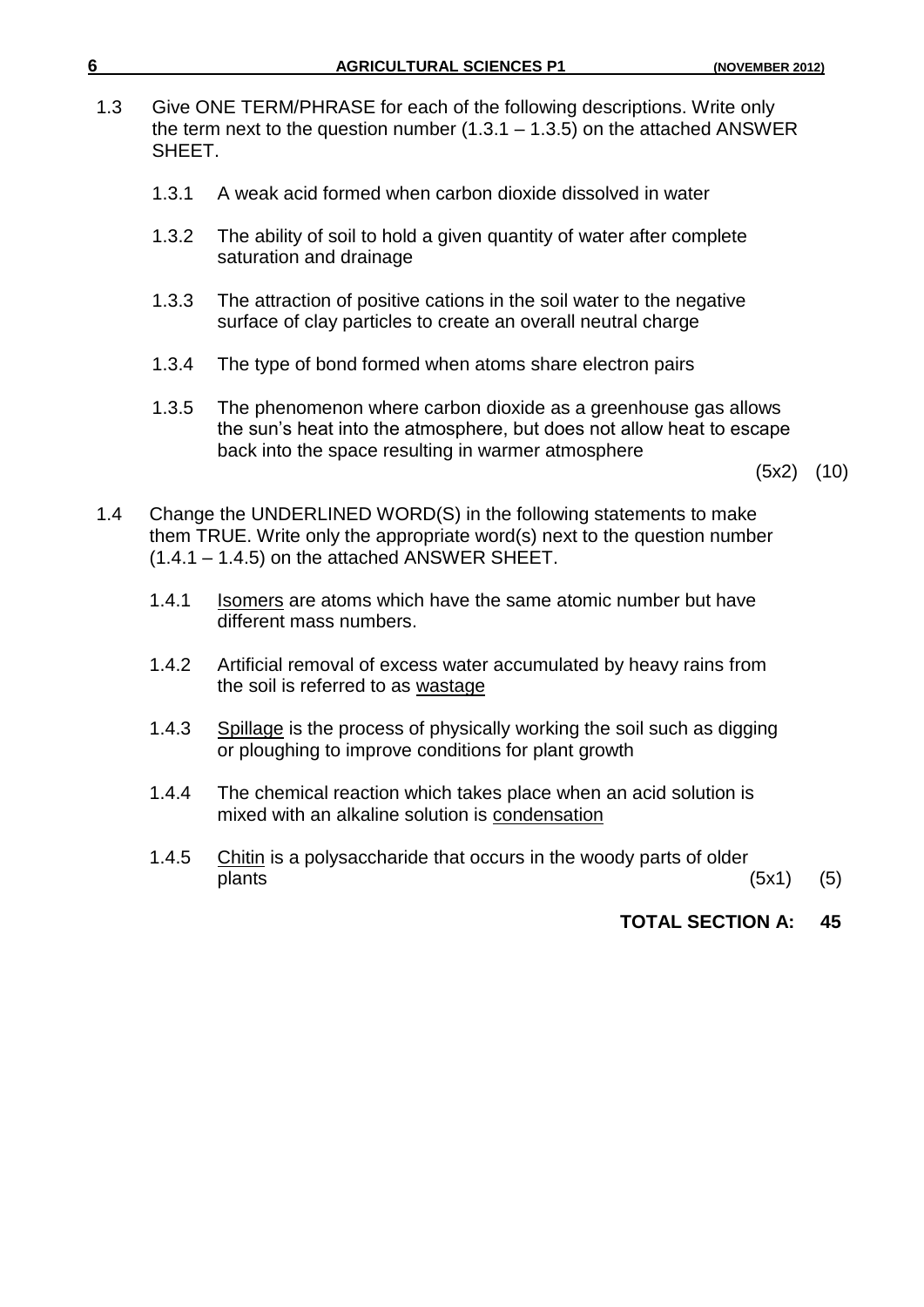### **SECTION B**

### **START THIS QUESTION ON A NEW PAGE**

### **QUESTION 2: BASIC CHEMISTRY**

2.1 Grade 11 learners were given an investigation to determine the general properties of colloidal system. Clear water and soil were thoroughly mixed in a glass container and then left to settle. The suspended particles settled on the bottom of the container. The large particles settle first, followed by the smaller particles until finally no further settlement took place. The water still showed colouring indicating that some particles have not settled at all, but are still contained in the water. The molecules of a substance forming a solution are homogenously dispersed among each other.

| 2.1.1 | Suggest the name of the particles that are larger than molecules, but<br>not large enough to settle under the influence of gravity. |     |
|-------|-------------------------------------------------------------------------------------------------------------------------------------|-----|
| 2.1.2 | Identify the sentence from the given scenario which describes a<br>molecular solution.                                              | (2) |
| 2.1.3 | Differentiate between colloidal dispersions and colloidal suspension<br>as indicated in the scenario.                               |     |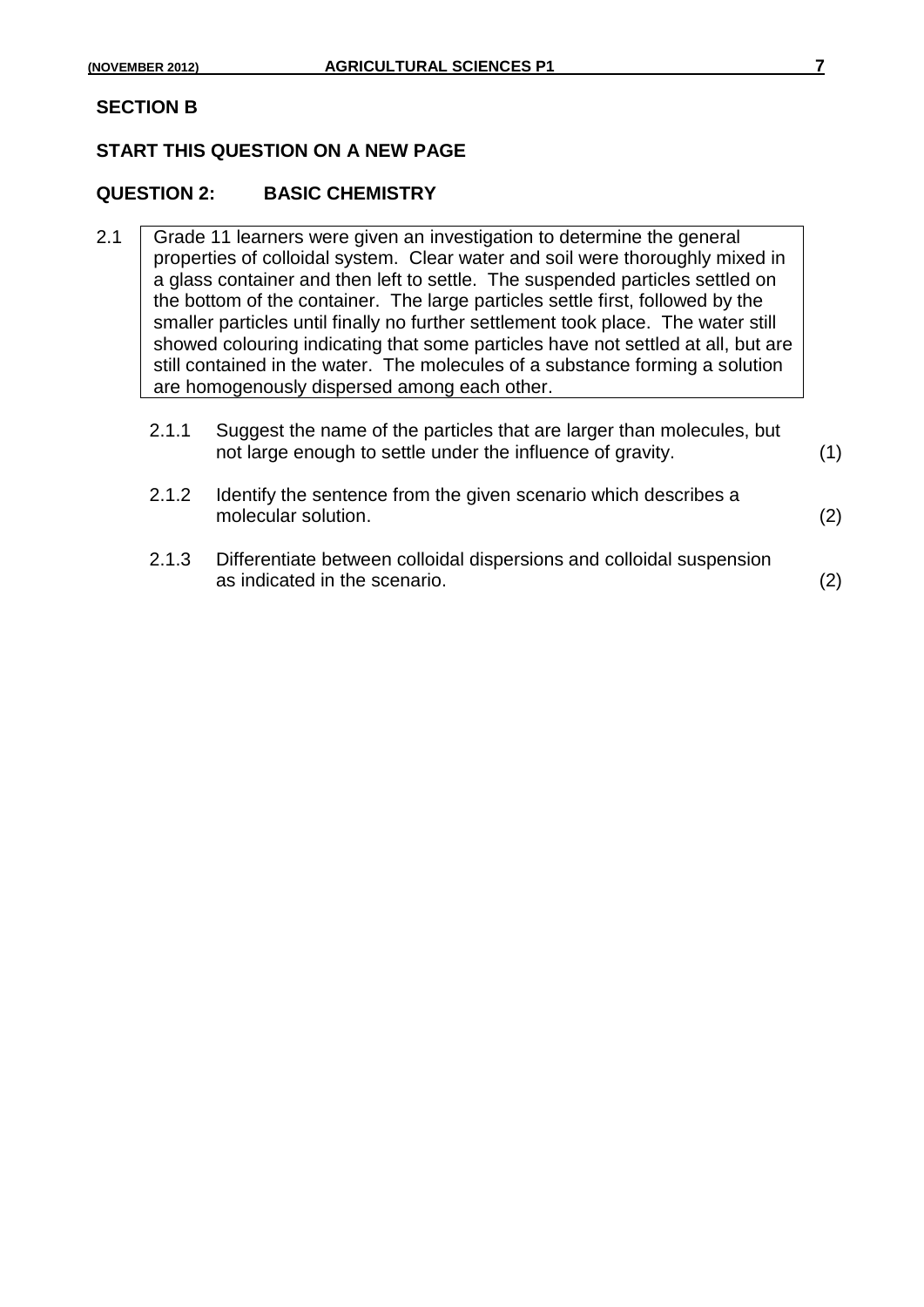2.2 Analyse the following structural formulae of different organic compounds and answer the question that follow:

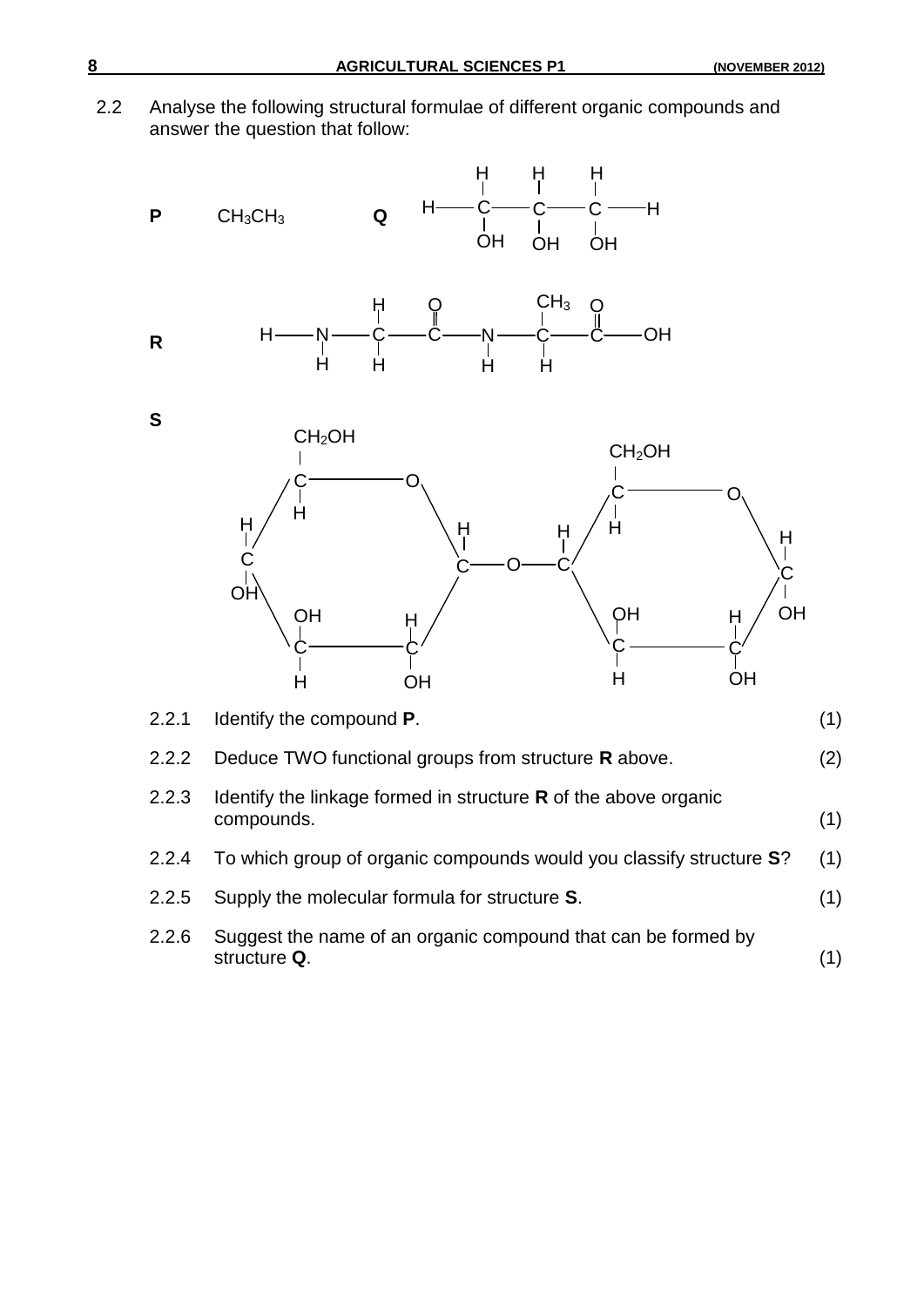2.3 Read the following case study carefully and then answer questions that follow:

Taking too much saturated fat is very dangerous in human lives as it increases the amount of cholesterol in the blood. In order to reduce the risk of having high cholesterol levels and heart attacks, people are recommended to reduce the total fats in their diet and replace saturated fats with unsaturated fats. The following table shows the total fat content and unsaturated fat content in different types of meat.

| <b>Meats</b>                 | <b>Total fat content</b><br>(g/100g) | <b>Saturated fat content</b><br>(g/100g) |
|------------------------------|--------------------------------------|------------------------------------------|
| <b>Pork steak</b>            |                                      |                                          |
| Pork leg                     | 9,6                                  | 4,2                                      |
| <b>Extra lean beef mince</b> | 2,2                                  | 0,9                                      |
| Beef rump steak              | 4,1                                  |                                          |
| <b>Beef topside</b>          | 3.4                                  | 1.2                                      |

- 2.3.1 Draw a bar graph showing the saturated fat content and total fat content of different meats type (on the same set of axes). (6)
- 2.3.2 Deduce TWO negative effect of the high consumption of fats in human health. (2)
- 2.3.3 Lipids are also having very important functions in living organisms. Justify this statement. (2)
- 2.4 All matter is made up of very small structures called atoms. Atoms can join together to form a molecule and a compound. Differentiate between matter and an atom. (4)
- 2.5 Most farm animals depend on crude fibre as their feed. The constitution of crude fibre is mainly cellulose. Suggest the general name of the group of animals which are capable of digesting crude fibre using it as a source of energy. (2)
- 2.6 Read the following scenario and answer the questions that follow:

Umqombothi is an indigenous intoxicating beverage which is used as an alcoholic drink during the traditional festivals and celebrations in Southern African countries. Its preparation involves the mixing of sorghum and mealies in water and adding a little quantity of yeast. After being covered and staying for few days, the mixture will be ready to be served.

- 2.6.1 Indicate the process which converts the ingredients into the intoxicating beverage. (1)
- 2.6.2 Draw the structural formula of an alcohol which is in this beverage and name it.  $(3)$
- 2.6.3 Predict what would happen in a situation where all farm workers on a farm become addicted to the use of this alcohol daily. (3)

**[35]**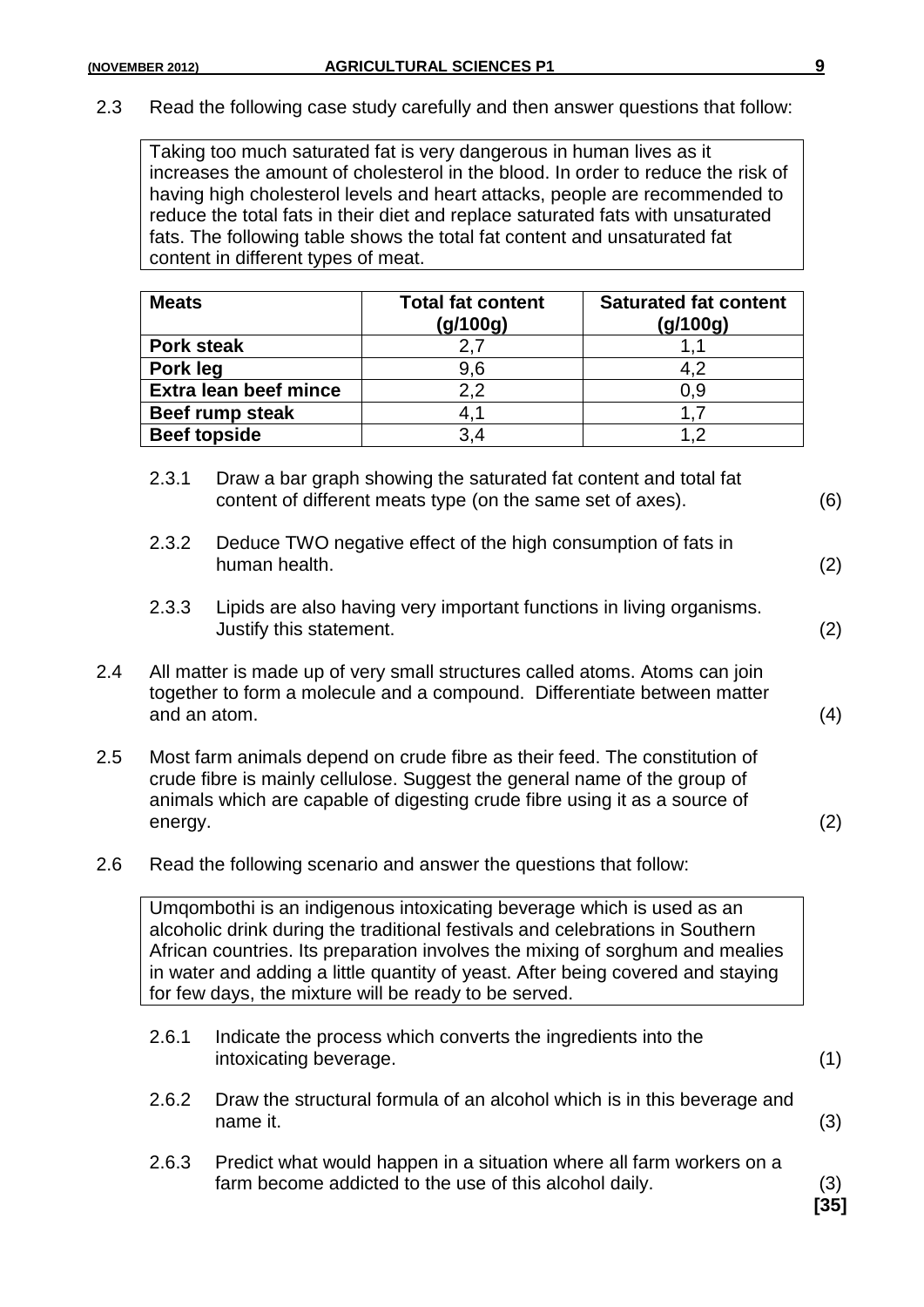### **START THIS QUESTION ON A NEW PAGE**

### **QUESTION 3 SOIL SCIENCE**

3.1 Analyse the diagram below and answer the questions that follow:



|     | 3.1.1                                                                                    | Suggest a suitable heading for the process above.                                                               | (1) |  |  |
|-----|------------------------------------------------------------------------------------------|-----------------------------------------------------------------------------------------------------------------|-----|--|--|
|     | 3.1.2                                                                                    | What process is indicated by label D?                                                                           | (1) |  |  |
|     | 3.1.3                                                                                    | Identify the name of the process labelled C by which plant carbon<br>could be converted to animal carbon.       | (1) |  |  |
|     | 3.1.4                                                                                    | What is represented by A?                                                                                       | (1) |  |  |
|     | 3.1.5                                                                                    | Deduce any TWO negative effects that would result if letter A can no<br>longer be produced into the atmosphere. | (2) |  |  |
| 3.2 | Compare the clay and the sandy textured soil with regard to the following<br>properties: |                                                                                                                 |     |  |  |
|     | 3.2.1                                                                                    | Cohesion                                                                                                        | (2) |  |  |
|     | 3.2.2                                                                                    | Capillarity                                                                                                     | (2) |  |  |
|     | 3.2.3                                                                                    | Water holding capacity                                                                                          | (2) |  |  |
| 3.3 |                                                                                          | Soil classification is done using a binomial system.                                                            |     |  |  |
|     | 3.3.1                                                                                    | Briefly explain the "binomial system" of classifying soils.                                                     | (1) |  |  |
|     | 3.3.2                                                                                    | Outline any TWO reasons why soil is classified.                                                                 | (2) |  |  |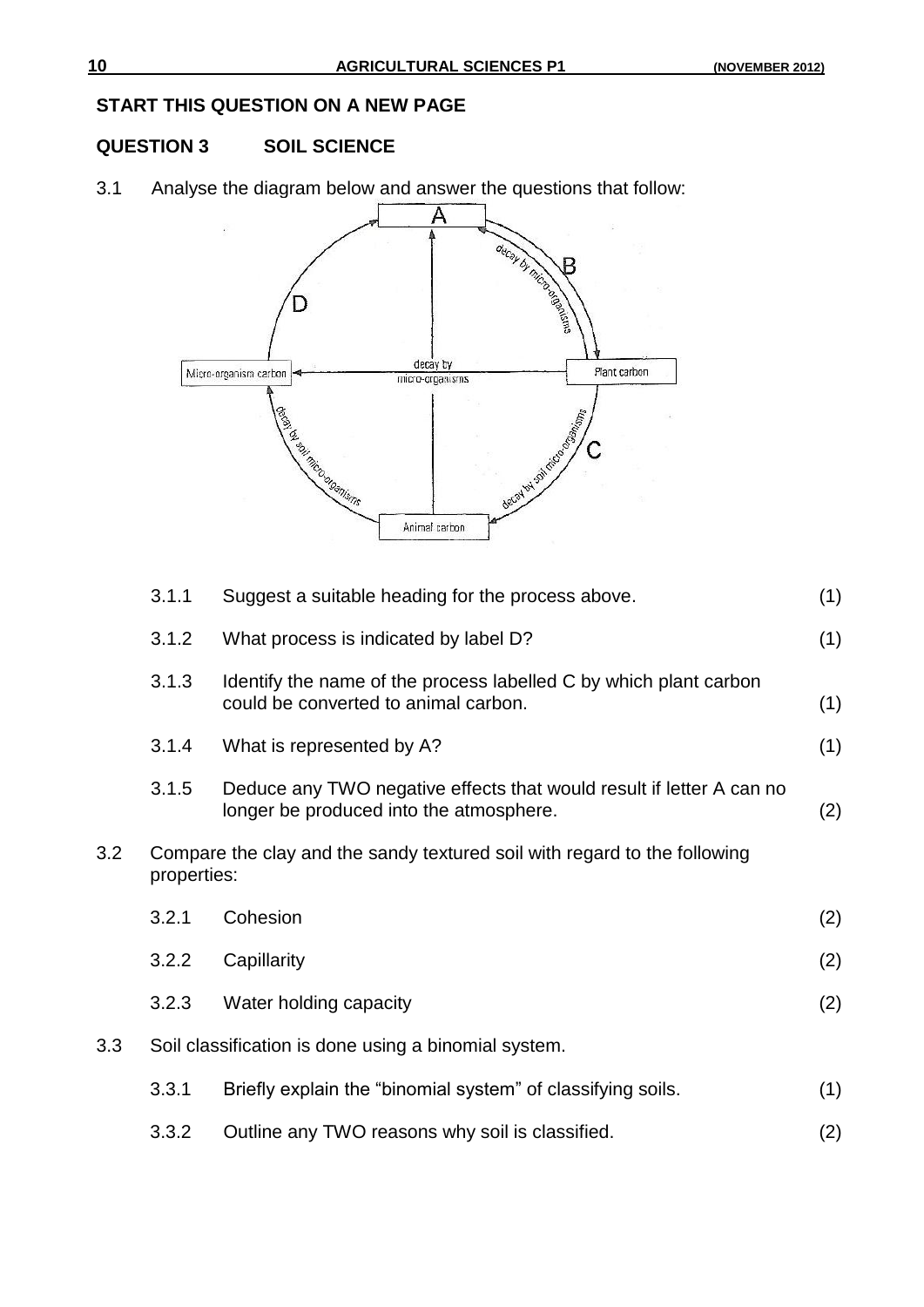3.4 A group of leaners in a Grade 11 were given equipment to do physical analysis of soil on a certain farm.

After obtaining the percentages of the three major soil fractions, they had to use the texture diagram (shown below) to determine the various textural classes of soils.

Texture diagram used in the RSA.



The table below shows some of the results they obtained.

| <b>SOIL SAMPLE</b> | % SAND | % SIL | % CLAY |  |
|--------------------|--------|-------|--------|--|
|                    | 55     |       |        |  |
|                    |        |       |        |  |
|                    |        |       | . ורי  |  |

- 3.4.1 Determine the textural class for the soil sample A, B and C. (3)
- 3.4.2 Which of the soil samples in the table above would you recommend as the most suitable for cultivation? (1)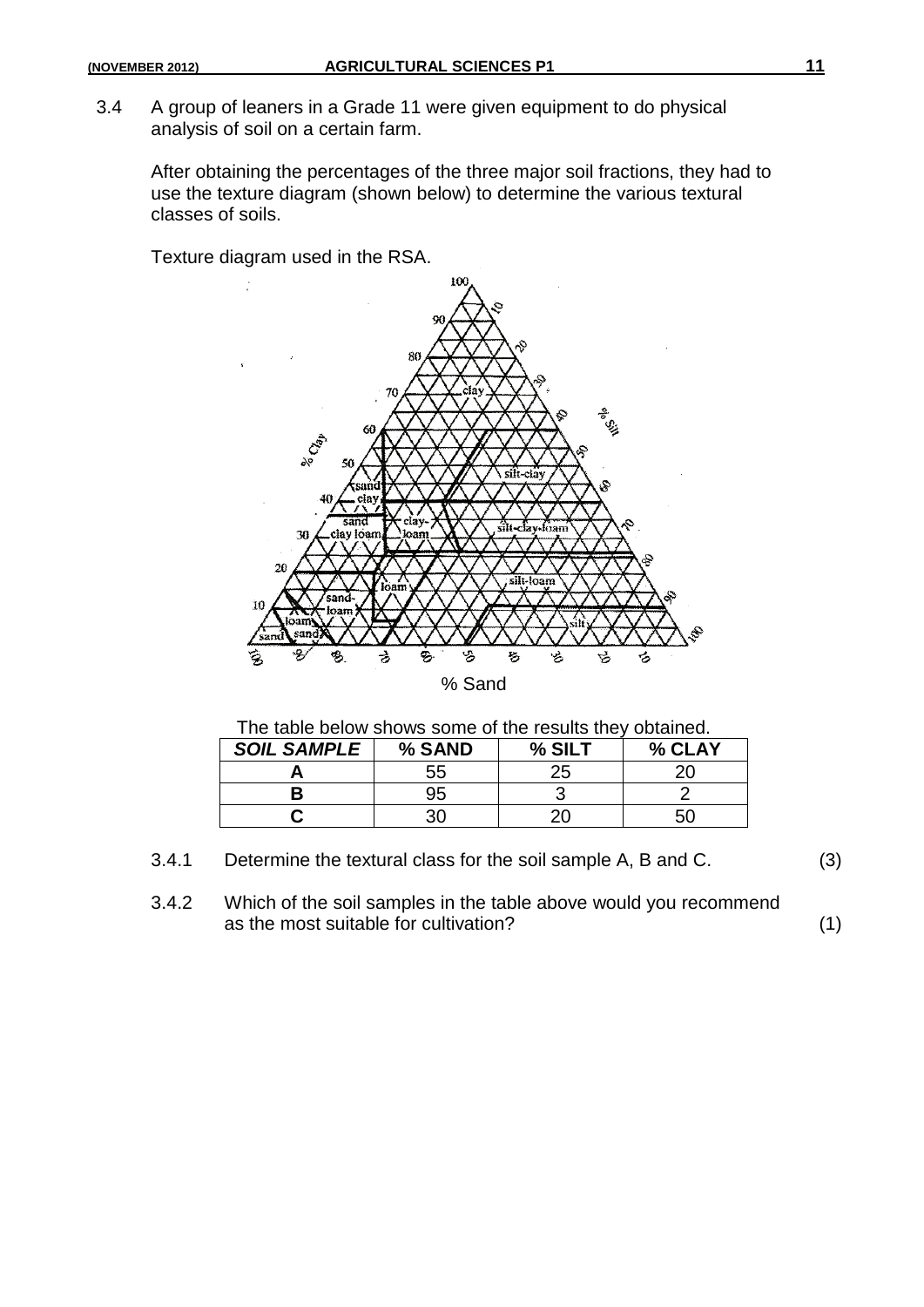3.5 The picture below is that of a lady using indigenous knowledge to create articles from soil in her area. The diagram on the right represents soils which have been rolled into a sausage. The lady collects the soil that she uses for her creations from an area not far from her homestead. The elderly woman from her village has taught her to make these creations.



- 3.5.1 The lady tests the soil every time to make sure that it will be suitable by rolling the possible soil sample in a sausage. Which sausage from the ones listed above  $(W - Z)$  would indicate the most suitable soil to use in her creations? (1)
- 3.5.2 Indicate the most suitable temperature status of the soil the lady uses in her creation compared to soils in that area. (1)

3.6 Soil is the result or function of different soil formation factors. Soil forming processes can be represented by the following equation.  $S = f(P, R, CL, O, T)$  (Hans Jenny, 1941)

- 3.6.1 Indicate the meaning of each letter or abbreviation as shown in the brackets from the equation above. (5)
- 3.7 Read the following scenario and answer the questions below:

The term density is used to indicate the mass per unit volume of any substance. Therefore in expressing the mass of certain volume of soil, one is able to determine how densely packed the particles are. Grade 11 learners from Lushington High School did an experiment to determine the Bulk density of a soil sample. Their sample of oven dried soil had a mass of 680 g and 80  $cm<sup>3</sup>$  as volume.

- 3.7.1 Use the information above to calculate the bulk density of the soil sample. (3)
- 3.7.2 Suggest the ratio or proportion for the ideal condition of good soil between solid soil particles, the macro pores and micro pores measured as percentages. (1)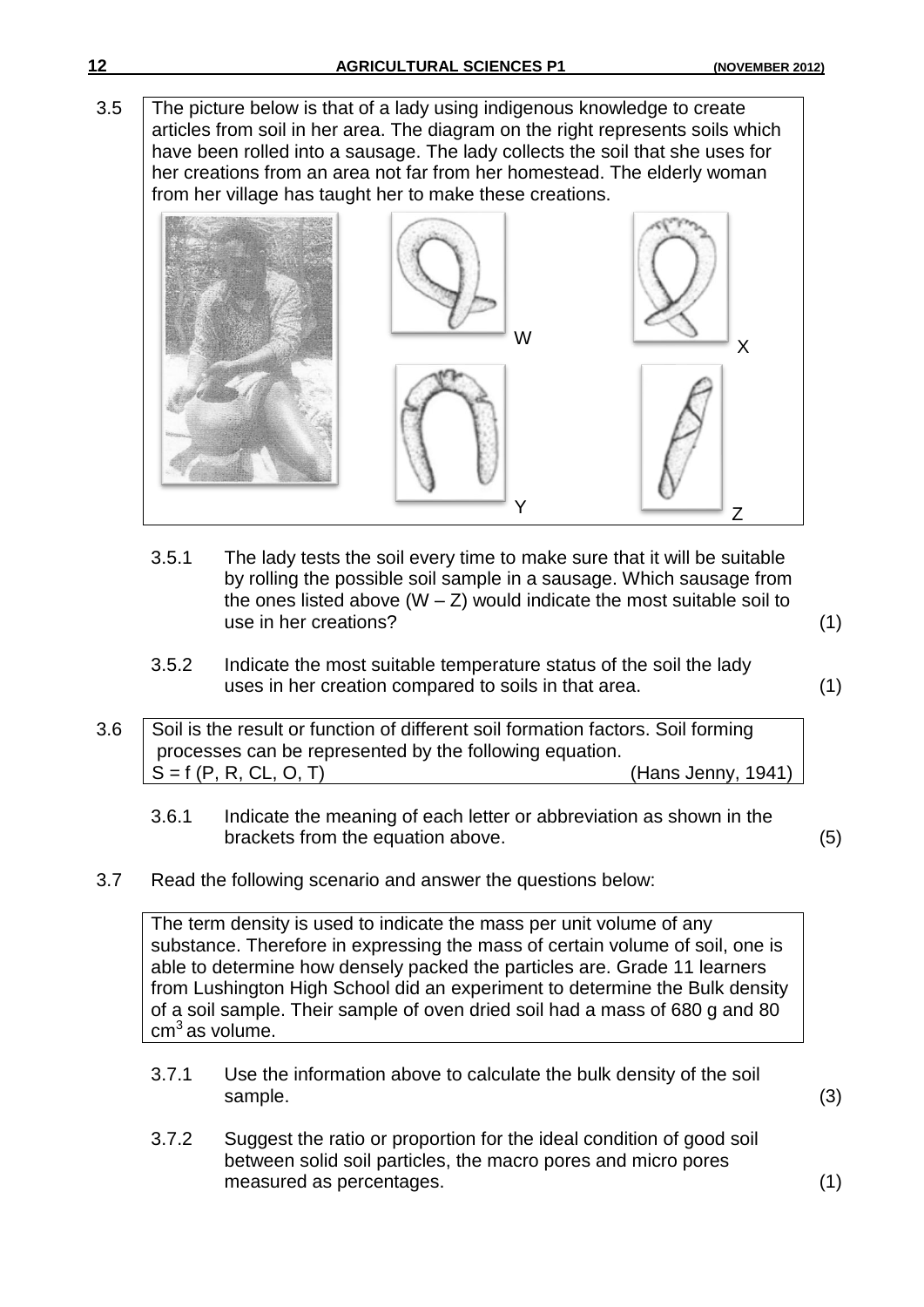3.8 The following are various types of soil structures labelled  $(A - D)$ . Analyse these soil structures and answer the questions below.



3.8.1 Identify the specific name of soil structure labelled  $A - D$  above.  $(4)$ 3.8.2 Name ANY factor that plays a role in the development of soil structure. (1) **[35]**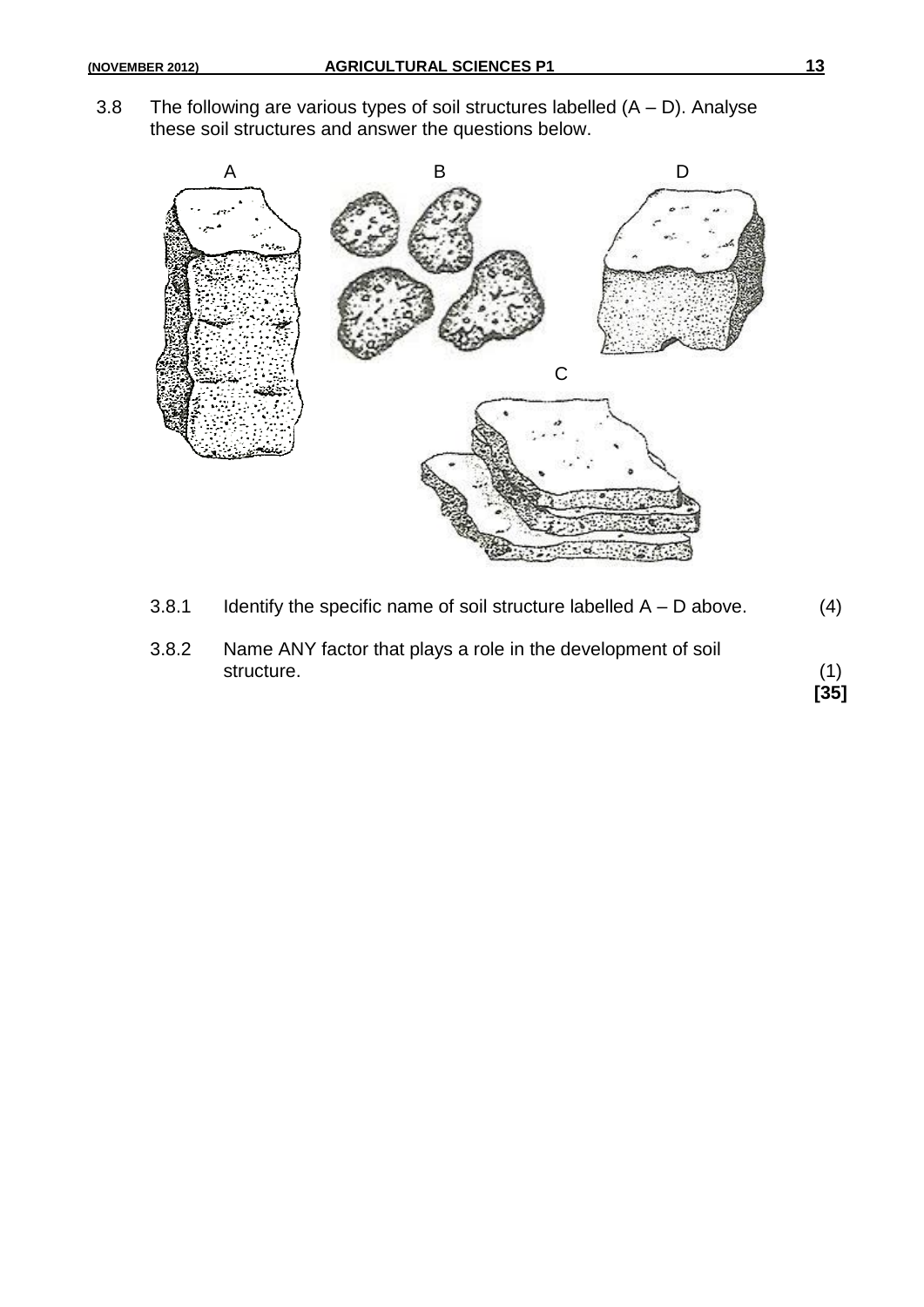### **START THIS QUESTION ON A NEW PAGE**

### **QUESTION 4 SOIL SCIENCE**

4.1 The diagram below is an illustration on how water is lost from the soil:



- 4.1.1 Identify the different ways through which water is lost as indicated by the letters numbered  $a - d$ .  $(4)$
- 4.1.2 Suggest TWO possible ways to control the water loss as indicated by the letter *d*. (2)
- 4.1.3 Distinguish between seepage and capillarity. (2)
- 4.2 Analyse the given graphs on the occurrence of clay and the corresponding pore spaces in soil:



- 4.2.1 Identify TWO important types of pores in the soil. (2)
- 4.2.2 How will you describe the texture of soil represented in the graph? (1)
- 4.2.3 Briefly discuss the negative effects of clay textured soil on crop productivity. (4)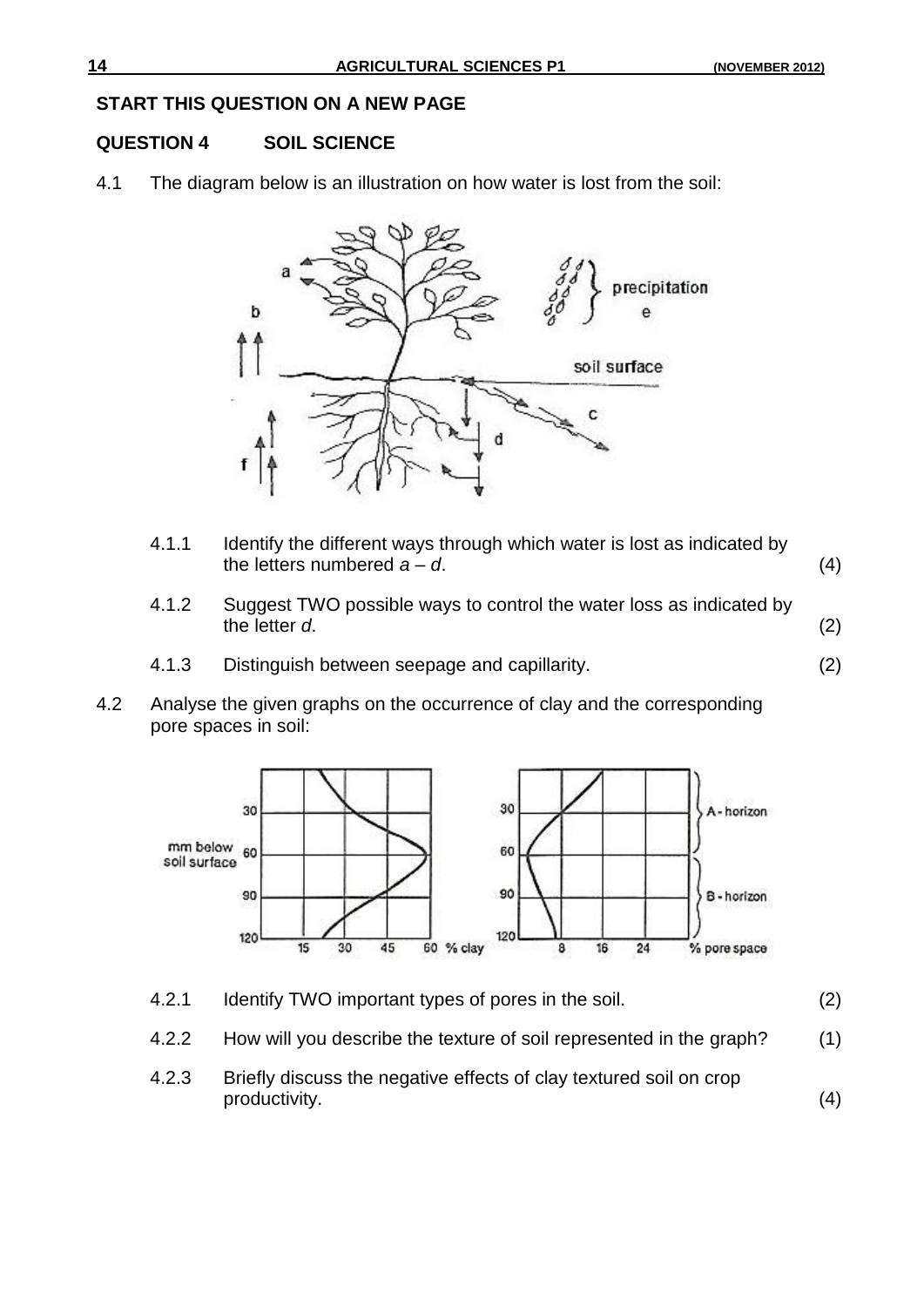4.3 Carefully analyse the diagram below that illustrates the factors which influence soil temperature, and then answer the questions that follow:



- 4.3.1 Identify the factors  $A D$  on the illustration above. (4)
- 4.3.2 Briefly explain the general influence of temperature on crop production. (2)
- 4.4 Read the extract below carefully and then answer questions below:

Soil acidity is associated with the presence of H<sup>+</sup>-ions. Acidity or alkalinity is indicated by the pH-value which ranges from  $0 - 14$ . The pH of soil refers to the acidity and alkalinity of soil solution. Soils can be divided into the following six pH-classes in the box.

Extremely acidic, acid, slightly acidic, alkaline, strongly alkaline, neutral

- 4.4.1 Categorise the following pH range values by using the pH classes in the box above.
	- (a)  $pH 4,6-5,5$  (1)
	- (b)  $pH 8,6 10,0$  (1)
	- (c)  $pH 3,0-4,5$  (1)
	- (d)  $pH 7,6 8,5$  (1)
	- (e)  $pH 5,6-6,5$  (1)
- 4.4.2 Suggest the pH range values for the neutral soil. (1)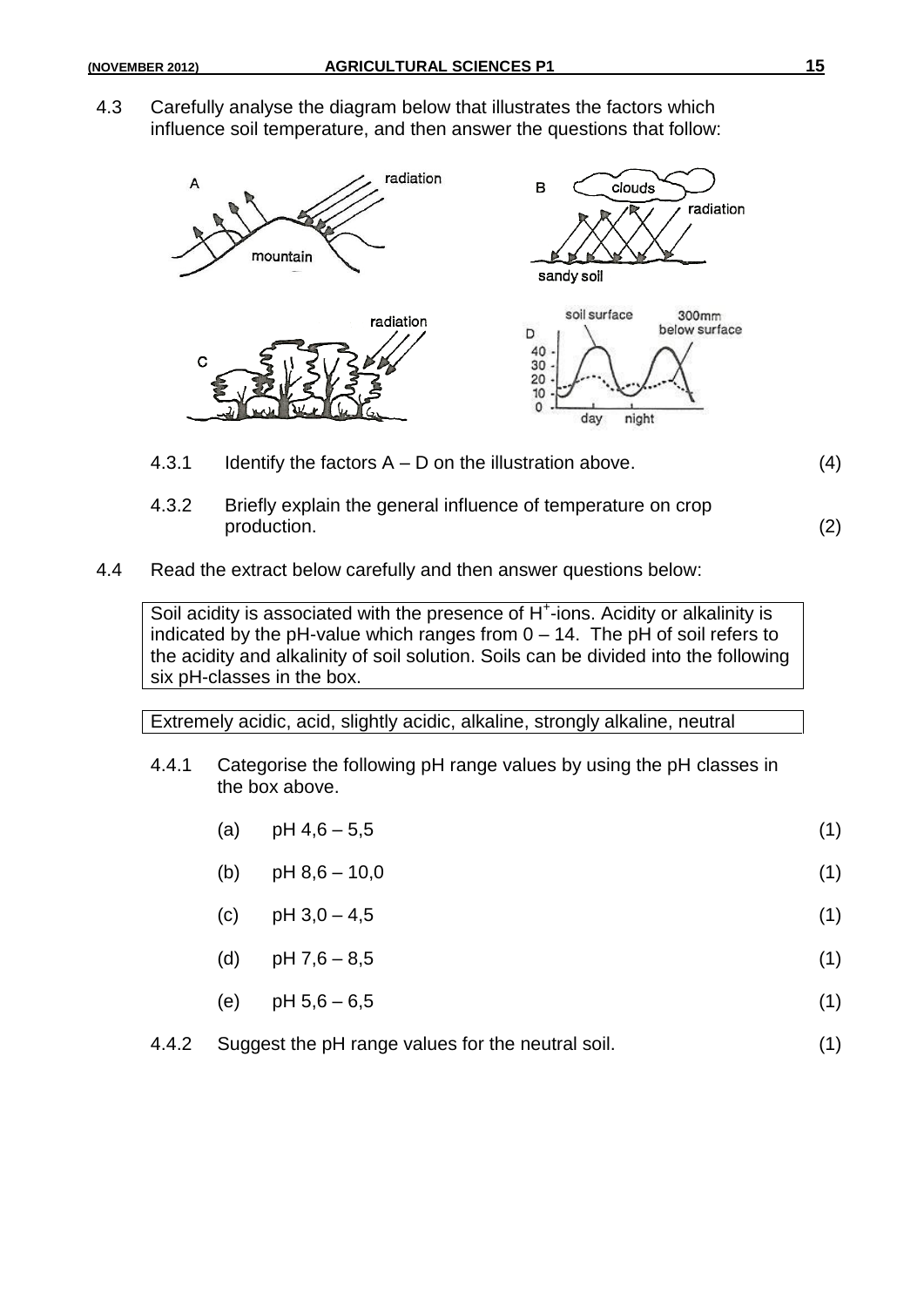| 16  |                                                                                                                                                                                                                                                                                                                                                                                                                                        | <b>AGRICULTURAL SCIENCES P1</b><br>(NOVEMBER 2012                                               |               |  |
|-----|----------------------------------------------------------------------------------------------------------------------------------------------------------------------------------------------------------------------------------------------------------------------------------------------------------------------------------------------------------------------------------------------------------------------------------------|-------------------------------------------------------------------------------------------------|---------------|--|
| 4.5 | Organic matter is an active and important component of soil. The soils in<br>South Africa are usually low in organic matter because of the high<br>temperatures and low rainfall. Higher temperatures activate soil microbes<br>which also makes the situation suitable to perform their function better.<br>Organic matter occurs mainly in top soil and exerts an important influence on<br>soil characteristics and its properties. |                                                                                                 |               |  |
|     | 4.5.1                                                                                                                                                                                                                                                                                                                                                                                                                                  | Briefly explain the effect of organic matter on the physical properties of<br>soil.             | (2)           |  |
|     |                                                                                                                                                                                                                                                                                                                                                                                                                                        | 4.5.2 Identify any FOUR major groups of micro-organisms found in the soil.                      | (4)           |  |
|     |                                                                                                                                                                                                                                                                                                                                                                                                                                        | 4.5.3 Deduce the role of micro-organisms you have mentioned in<br>QUESTION 4.5.2 above on soil. | (2)<br>$[35]$ |  |
|     |                                                                                                                                                                                                                                                                                                                                                                                                                                        | <b>TOTAL SECTION B:</b>                                                                         | 105           |  |
|     |                                                                                                                                                                                                                                                                                                                                                                                                                                        | <b>GRAND TOTAL:</b>                                                                             | 150           |  |